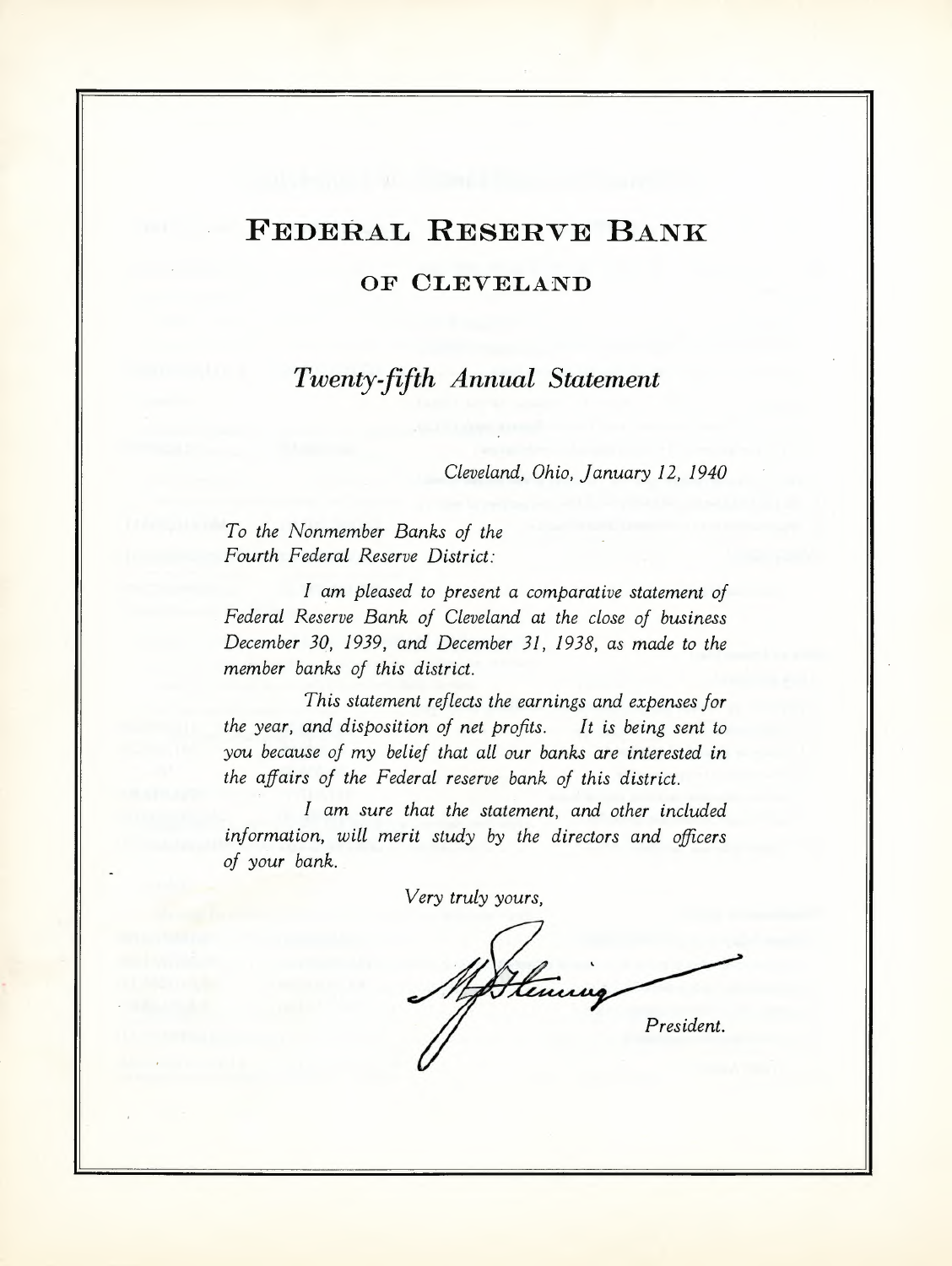## COMPARATIVE STATEMENT **OF** CONDITION

| <b>ASSETS</b>                                                                                                                                                                                | Dec. 31, 1938        | Dec. 30, 1939        |
|----------------------------------------------------------------------------------------------------------------------------------------------------------------------------------------------|----------------------|----------------------|
| Cash reserves held by this bank against deposits and note<br>circulation:                                                                                                                    |                      |                      |
| Gold certificates (lodged with the Treasurer of the United States)<br>for account of the Federal Reserve Agent as collateral deposited<br>by this bank when it obtains Federal Reserve notes | 457,000,000.00<br>\$ | 491,000,000.00<br>SS |
| Redemption fund in the hands of the Treasurer of the United<br>States to be used to redeem such Federal Reserve notes of this<br>bank as are presented to the Treasury for redemption        | 810,390.00           | 816,200.00           |
| Gold certificates (lodged with the Treasurer of the United States)<br>in the Interdistrict Settlement Fund for the purpose of settling<br>transactions between Federal Reserve banks         | 326, 881, 297. 91    | 536,910,306.11       |
|                                                                                                                                                                                              | 23,751,047.32        | 21,339,616.31        |
|                                                                                                                                                                                              | 808,442,735.23       | 1,050,066,122.42     |
|                                                                                                                                                                                              |                      |                      |
| <b>Bills and Securities:</b>                                                                                                                                                                 |                      |                      |
| Bills discounted:                                                                                                                                                                            |                      |                      |
| Secured by United States Government securities, direct and                                                                                                                                   |                      |                      |
|                                                                                                                                                                                              | 191,000.00           | 113,000.00           |
| Otherwise secured or unsecured                                                                                                                                                               | 54,040.00            | 541,619.23           |
|                                                                                                                                                                                              | 50,528.09            | $-0-$                |
| Industrial advances—working capital loans                                                                                                                                                    | 617,847.43           | 314,941.80           |
| United States Government securities                                                                                                                                                          | 257,819,500.00       | 259,222,000.00       |
|                                                                                                                                                                                              | 258,732,915.52       | 260,191,561.03       |
| Miscellaneous Assets:                                                                                                                                                                        |                      |                      |
| Federal Reserve notes of other banks                                                                                                                                                         | 1,966,500.00         | 2,136,500.00         |
| Checks and other cash items in process of collection                                                                                                                                         | 74,508,896.49        | 97,537,751.59        |
|                                                                                                                                                                                              | 6,016,846.02         | 5,547,260.11         |
|                                                                                                                                                                                              | 5,035,504.66         | 6,527,538.81         |
| Total miscellaneous assets                                                                                                                                                                   | 87,527,747.17        | 111,749,050.51       |
|                                                                                                                                                                                              | \$1,154,703,397.92   | \$1,422,006,733.96   |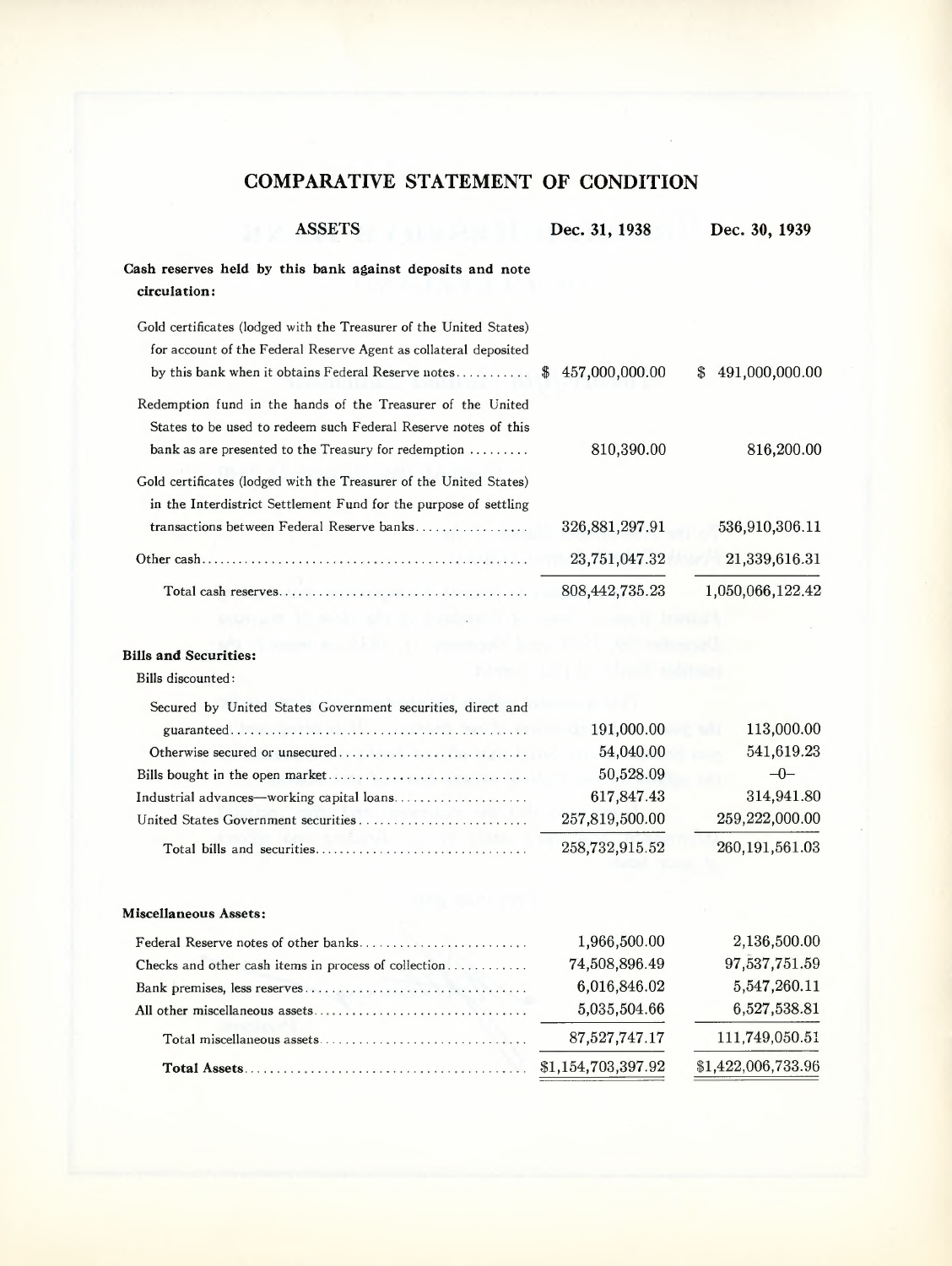### **COMPARATIVE STATEMENT OF CONDITION**

| <b>LIABILITIES</b>                                                                                                             | Dec. 31, 1938         | Dec. 30, 1939        |
|--------------------------------------------------------------------------------------------------------------------------------|-----------------------|----------------------|
| Federal Reserve notes in circulation:                                                                                          |                       |                      |
| Federal Reserve notes in actual circulation, payable on demand.<br>These notes are secured in full by discounted paper, United |                       |                      |
| States Government securities, or gold certificates                                                                             | 427,467,430.00<br>\$. | 463,123,130.00<br>\$ |
|                                                                                                                                |                       |                      |
| Deposits:                                                                                                                      |                       |                      |
| Reserve deposits maintained by member banks as legal reserves                                                                  |                       |                      |
|                                                                                                                                | 477,880,351.72        | 680,193,790.00       |
| United States Government deposits carried at the Reserve bank                                                                  |                       |                      |
| for current requirements of the Treasury                                                                                       | 116,295,676.59        | 113,236,335.65       |
|                                                                                                                                | 25,577,440.74         | 45,971,903.99        |
|                                                                                                                                | 619,753,469.05        | 839,402,029.64       |
|                                                                                                                                |                       |                      |
| Miscellaneous Liabilities:                                                                                                     |                       |                      |
| Deferred items, composed mostly of uncollected checks on banks                                                                 |                       |                      |
| in all parts of the country. Such items are credited as deposits                                                               |                       |                      |
| after the average time needed to collect them elapses                                                                          | 75,046,512.26         | 86,695,504.40        |
|                                                                                                                                | 133,518.52            | 126,454.24           |
| Total miscellaneous liabilities                                                                                                | 75,180,030.78         | 86,821,958.64        |
|                                                                                                                                |                       |                      |
| <b>Capital and Surplus:</b>                                                                                                    |                       |                      |
| Capital paid in, which is $50\%$ of amount subscribed and which                                                                |                       |                      |
| represents $3\%$ of the capital and surplus of member banks                                                                    | 13,546,000.00         | 13,829,700.00        |
| Surplus:                                                                                                                       |                       |                      |
| (Section 7)-That portion of accumulated net earnings which                                                                     | 14,322,789.59         | 14,322,789.59        |
| (Section 13b)—Net amount paid by the Secretary of the Treas-                                                                   |                       |                      |
| ury to further the making of working capital loans                                                                             | 1,007,416.00          | 1,007,126.09         |
|                                                                                                                                | 3,426,262.50          | 3,500,000.00         |
|                                                                                                                                | \$1,154,703,397.92    | \$1,422,006,733.96   |
| Commitments to make industrial advances                                                                                        | 2,233,628.22<br>\$    | \$<br>1,140,470.15   |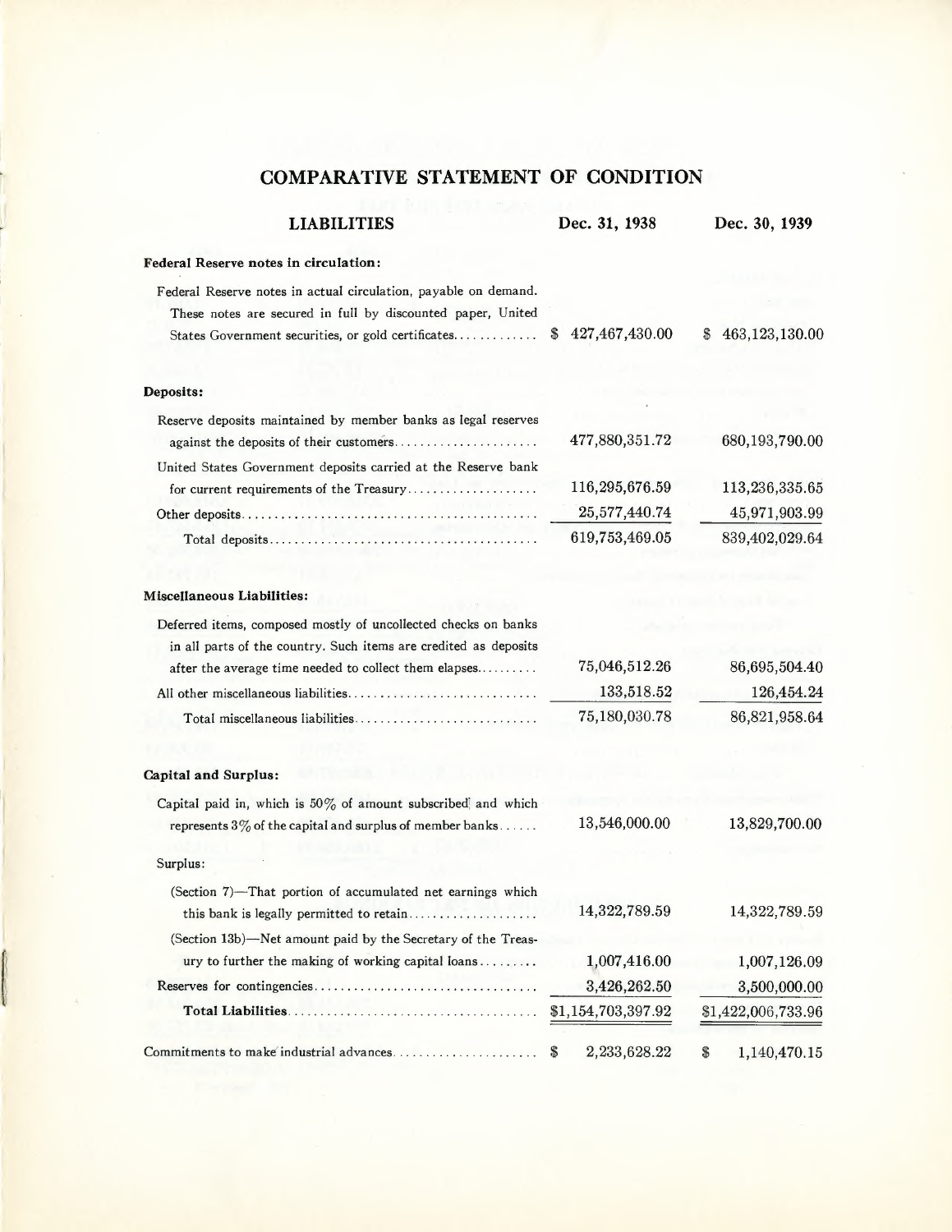### **COMPARISON OF EARNINGS AND EXPENSES For the years 1938 and 1939**

|                                                                  | 1938            | 1939                         |
|------------------------------------------------------------------|-----------------|------------------------------|
| <b>Current Earnings:</b>                                         |                 |                              |
|                                                                  | 10,200.37<br>\$ | 4,067.70<br>$\$$             |
|                                                                  | 240.08          | 216.27                       |
|                                                                  | 38,489.46       | 18,367.28                    |
| Commitments to make industrial advances                          | 15,267.11       | 14,198.58                    |
|                                                                  | 3,350,196.32    | 3,732,788.04                 |
|                                                                  | 76,228.00       | 76,202.68                    |
|                                                                  | 3,490,621.34    | 3,845,840.55                 |
| Total Operating Expenses (including depreciation on bank         |                 |                              |
|                                                                  | 2,768,878.77    | 2,848,060.03                 |
| Less reimbursements for certain Fiscal Agency and other expenses | 262,467.79      | 255,427.47                   |
|                                                                  | 2,506,410.98    | 2,592,632.56                 |
| Assessments for expenses of Board of Governors                   | 159,503.41      | 150,737.44                   |
| Cost of Federal Reserve currency                                 | 131,743.26      | 117,118.36                   |
|                                                                  | 2,797,657.65    | 2,860,488.36                 |
|                                                                  | 692,963.69      | 985,352.19                   |
| <b>Additions to Current Net Earnings:</b>                        |                 |                              |
| Profits on sales of United States Government securities          | 816,488.17      | 432,876.02                   |
|                                                                  | 22,459.41       | 24,926.42                    |
|                                                                  | 838,947.58      | 457,802.44                   |
| Deductions from Current Net Earnings                             | 462,284.68      | 224,363.38                   |
|                                                                  | 376,662.90      | 233,439.06                   |
|                                                                  | 1,069,626.59    | 1,218,791.25<br>$\mathbf{S}$ |

### **DISTRIBUTION OF NET EARNINGS**

|                                            | 20,000.00    | \$ĥ | $-0-$        |
|--------------------------------------------|--------------|-----|--------------|
| Paid United States Treasurer (Section 13b) | 227.04       |     | $-0-$        |
| Reserve for depreciation on bank premises  | $-0-$        |     | 321,838.05   |
|                                            | 799,145.05   |     | 823,215.70   |
|                                            | 250,254.50   |     | 73,737.50    |
|                                            | 1,069,626.59 |     | 1,218,791.25 |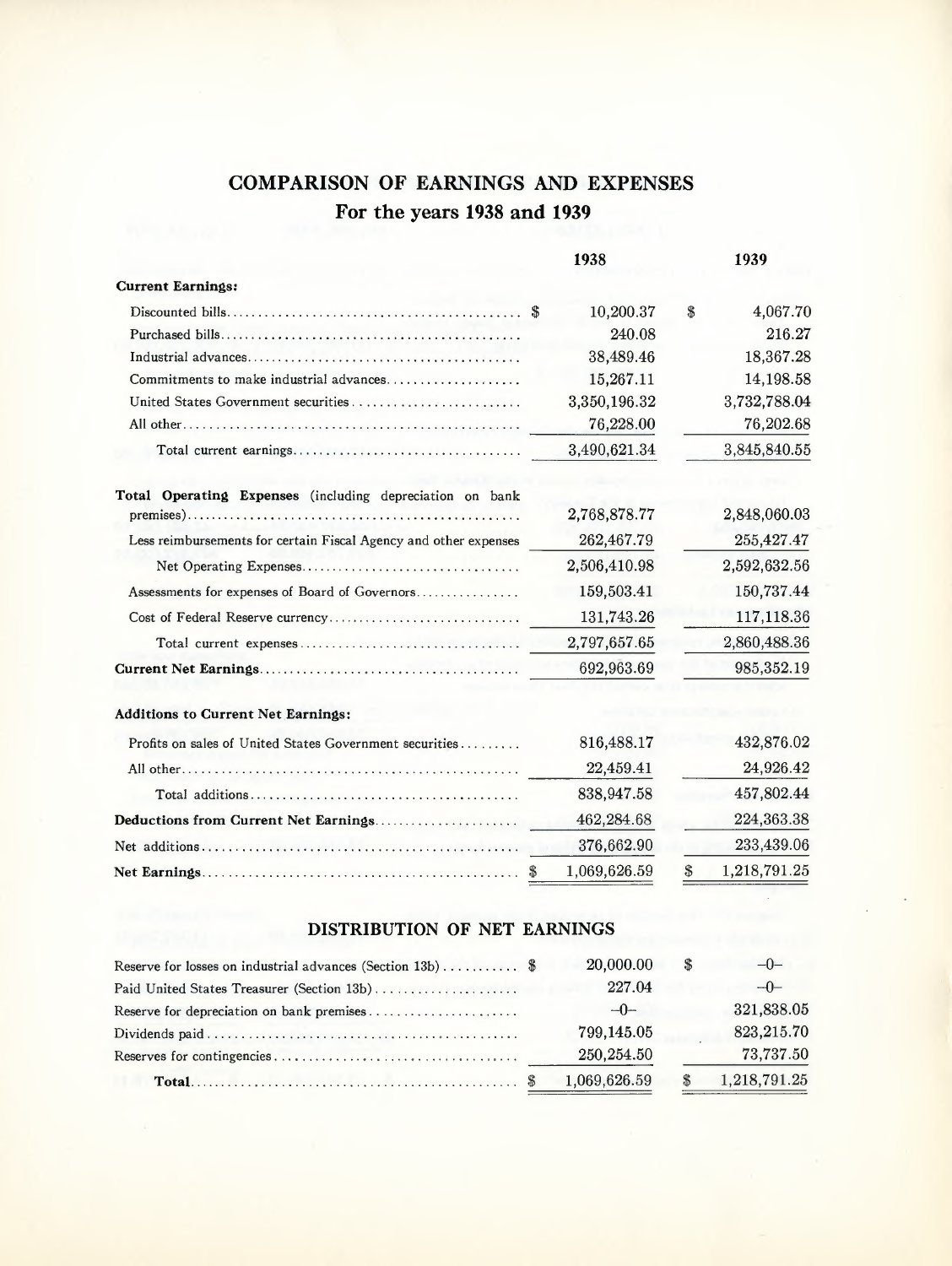### **FEDERAL RESERVE BANK OF CLEVELAND DIRECTORS AND OFFICERS-1940**

#### **DIRECTORS**

#### G. C. BRAINARD, Chairman R. E. KLAGES, Deputy Chairman

Term Expires

#### **CLASS A**

H. B. McDOWELL, President, The McDowell National Bank of Sharon, Sharon, Pa........................1940 F. F. BROOKS, President, First National Bank at Pittsburgh, Pittsburgh, Pa..............................1941 B. R. CONNER, President, The First National Bank of Ada, Ada, Ohio 1942

#### **CLASS B**

| G. D. CRABBS, President, Philip Carey Manufacturing Co., Cincinnati, Ohio1941 |  |
|-------------------------------------------------------------------------------|--|
|                                                                               |  |

#### **CLASS C**

| G. C. BRAINARD, President, General Fireproofing Co., Youngstown, Ohio1940 |  |
|---------------------------------------------------------------------------|--|
|                                                                           |  |
|                                                                           |  |

#### **OFFICERS**

#### M. J. FLEMING, President

| F. J. ZURLINDEN First Vice President | C. W. ARNOLDAssistant Vice Pres. |
|--------------------------------------|----------------------------------|
| W. H. FLETCHERVice President         | E. A. CARTER Assistant Cashier   |
| G. H. WAGNERVice President           |                                  |
| W. F. TAYLORVice Pres. & Cashier     | H. E. J. SMITHAssistant Cashier  |
| R. B. HAYSAsst. Vice Pres. & Secv.   |                                  |

#### **MEMBER, FEDERAL ADVISORY COUNCIL**

B. G. HUNTINGTON, President, The Huntington National Bank of Columbus, Columbus, Ohio

#### **COUNSEL**

#### SQUIRE, SANDERS & DEMPSEY

#### **INDUSTRIAL ADVISORY COMMITTEE**

F. A. SMYTHE, (Chairman) President, Thew Shovel Co. Lorain, Ohio

D. R. DAVIES, Chairman Acme Machinery Co. Cleveland, Ohio

D. C. SWANDER, President Columbian Vise and Mfg. Co. Cleveland, Ohio

H. R. NEFF, President The Geo. S. Rider Co. Cleveland, Ohio

E. C. FOLSOM, President Ottawa River Paper Co. Toledo, Ohio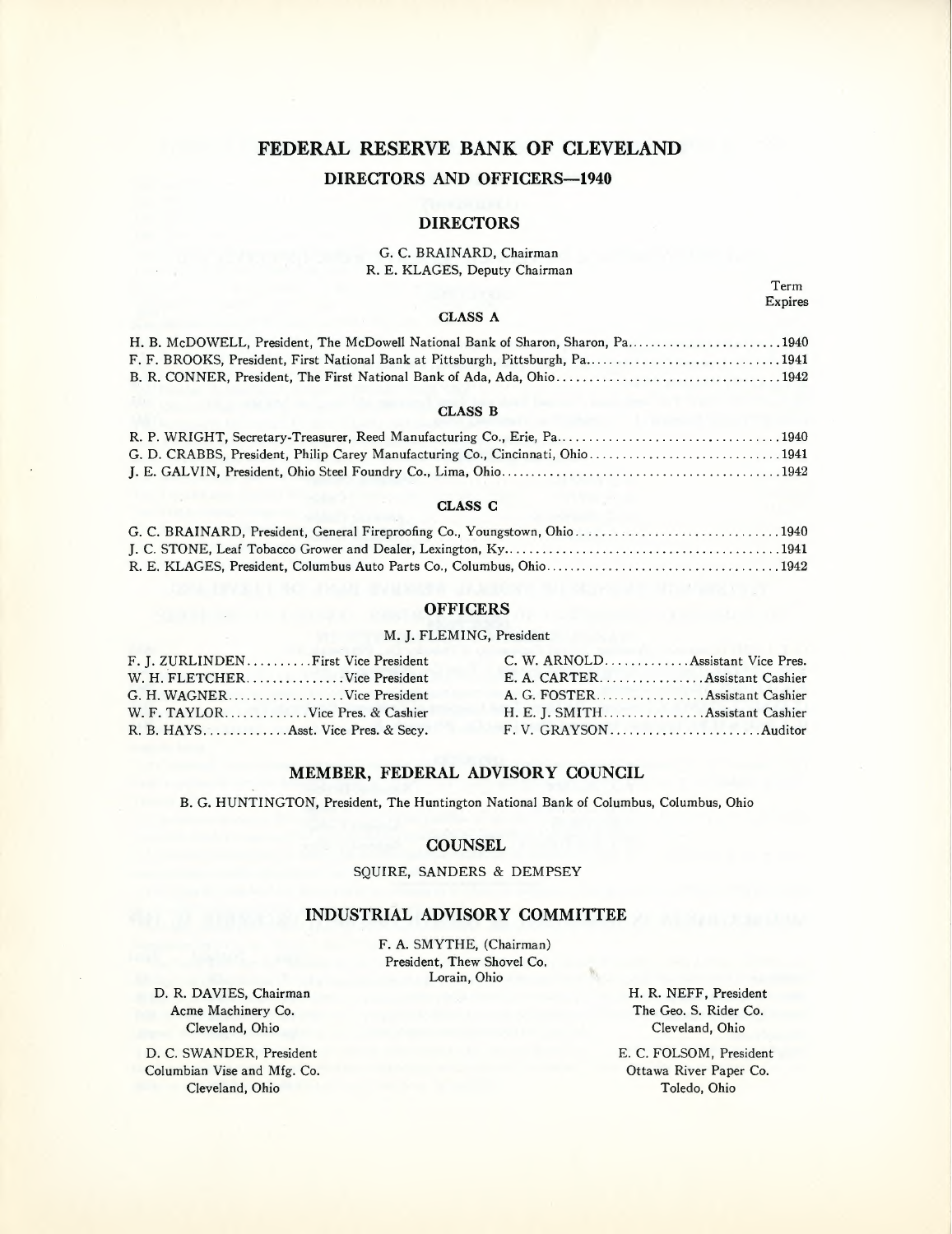### **FEDERAL RESERVE BANK OF CLEVELAND DIRECTORS AND OFFICERS-1940 (Continued)**

## **CINCINNATI BRANCH OF FEDERAL RESERVE BANK OF CLEVELAND**

#### **DIRECTORS**

| <b>DILDUI VIW</b>                                                                                  | Term    |
|----------------------------------------------------------------------------------------------------|---------|
|                                                                                                    | Expires |
|                                                                                                    |         |
| J. J. ROWE, President, The Fifth Third Union Trust Company, Cincinnati, Ohio1940                   |         |
|                                                                                                    |         |
| W. H. COURTNEY, President, First National Bank and Trust Company of Lexington, Lexington, Ky. 1941 |         |
|                                                                                                    |         |

#### **OFFICERS**

| R. G. JOHNSON.  Assistant Cashier |  |
|-----------------------------------|--|
|                                   |  |

## **PITTSBURGH BRANCH OF FEDERAL RESERVE BANK OF CLEVELAND**

#### **DIRECTORS**

| G. T. LADD (Chairman), President, United Engineering & Foundry Co., Pittsburgh, Pa. |
|-------------------------------------------------------------------------------------|
| S. W. HARPER, President, Wheeling Dollar Savings & Trust Co., Wheeling, W. Va. 1940 |
|                                                                                     |
| CLARANCE STANLEY, President, The Union Trust Company of Pittsburgh, Pittsburgh, Pa. |
|                                                                                     |

#### **OFFICERS**

| P. A. BROWN Managing Director     |  |
|-----------------------------------|--|
| D. B. CLOUSERCashier              |  |
|                                   |  |
| C. J. BOLTHOUSE Assistant Cashier |  |

## **MEMBER BANKS IN OPERATION IN FOURTH DISTRICT, DECEMBER 31, 1939**

|                                                    | State | National | Total |
|----------------------------------------------------|-------|----------|-------|
| the company's property and the company's company's |       | 52       | 59    |
|                                                    |       | 92       | 109   |
|                                                    |       | 152      | 235   |
|                                                    |       | 200      | 225   |
|                                                    |       |          |       |
|                                                    | 135   | 504      |       |